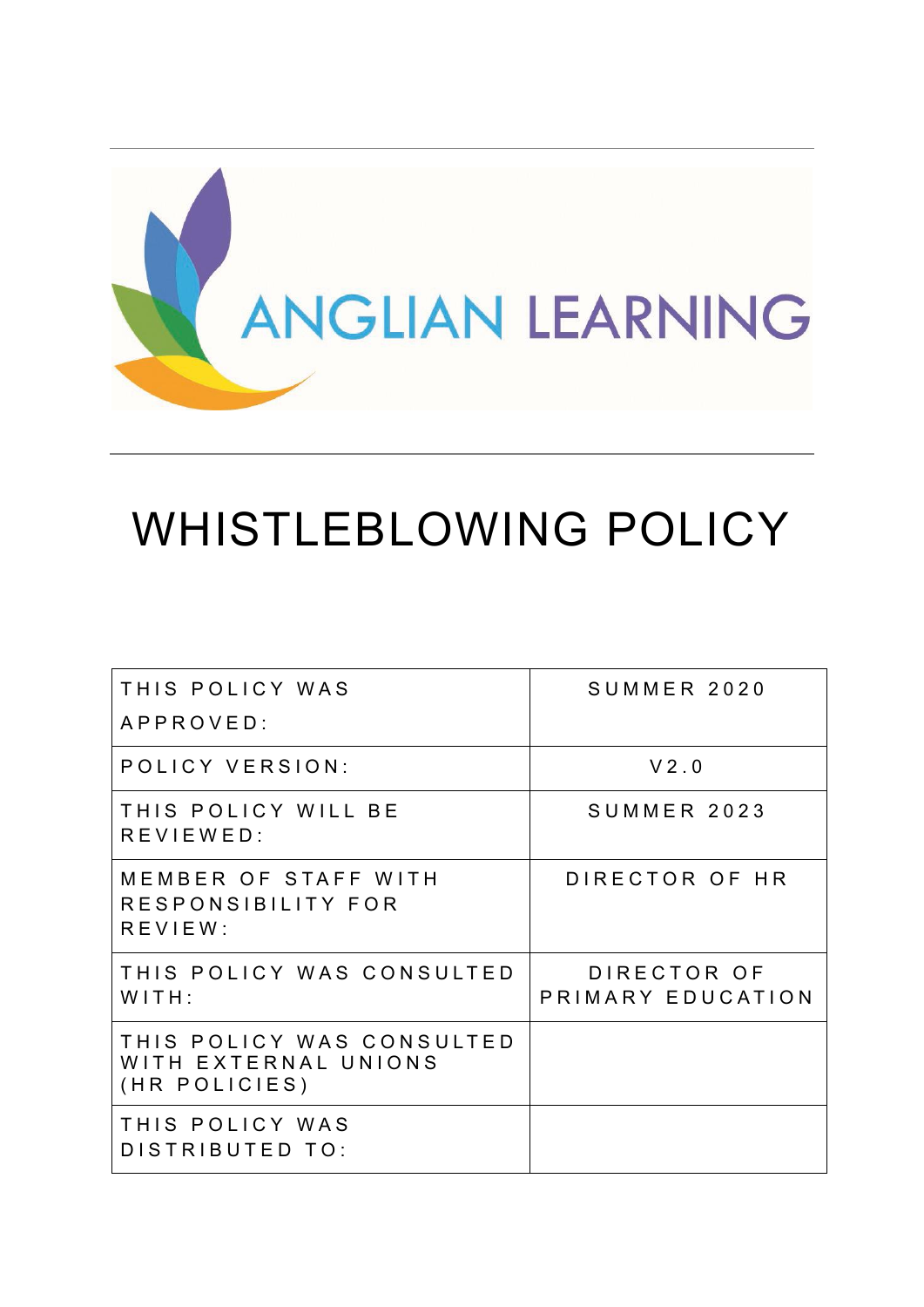# **Purpose**

1.1. To set out the Trust's policy and procedure for dealing with concerns raised by employees which relate to suspected wrongdoing or dangers at work (see paragraph 3). Leaders of the Trust and of academies will manage any allegations of child abuse against teachers, other staff and volunteers in accordance with the most recent iteration of Keeping Children Safe in Education, the statutory guidance for schools and colleges.

# **Background**

- 2.1. Employees are often the first to realise that there may be something wrong within an academy. It is important that they feel able to express their concerns without fear of harassment or victimisation; otherwise, they may find it easier to ignore the concern rather than report it. The Public Interest Disclosure Act 1998 recognises this fact and is designed to protect employees, who make certain disclosures of information in 'the public interest', from detriment and/or dismissal. This policy builds on the provisions of the Act.
- 2.2. Anglian Learning is committed to the highest possible standards of operation, probity and accountability. In line with that commitment, employees, officers, consultants, contractors, volunteers, casual workers and agency workers with serious concerns are encouraged to come forward and voice their concerns. This policy document makes it clear that employees can do so without fear of reprisals. It is intended to encourage and enable employees to raise serious concerns within an academy rather than overlooking a problem or alerting anyone external to the academy.
- 2.3. This policy does not form part of any employee's contract of employment and it may be amended at any time.

#### **Aims of the Policy**

- 3.1. This policy aims to:
	- provide avenues for employees to raise concerns internally as a matter of course, and receive feedback on any action taken;
	- provide for matters to be dealt with quickly and appropriately; and ensure that concerns are taken seriously and treated consistently and fairly;
	- reassure employees that they will be protected from reprisals or victimisation for whistleblowing where they have a genuine concern;
	- allow employees to take the matter further if they are dissatisfied with the academy or the Trust's response.
- A **whistleblower** is a person who raises a genuine concern relating to the matters below. If employees have any genuine concerns related to suspected wrongdoing or danger affecting any of our activities (a whistleblowing concern) they should report it under this policy. **Whistleblowing** is the disclosure of information which relates to suspected wrongdoing or dangers at work. This may include: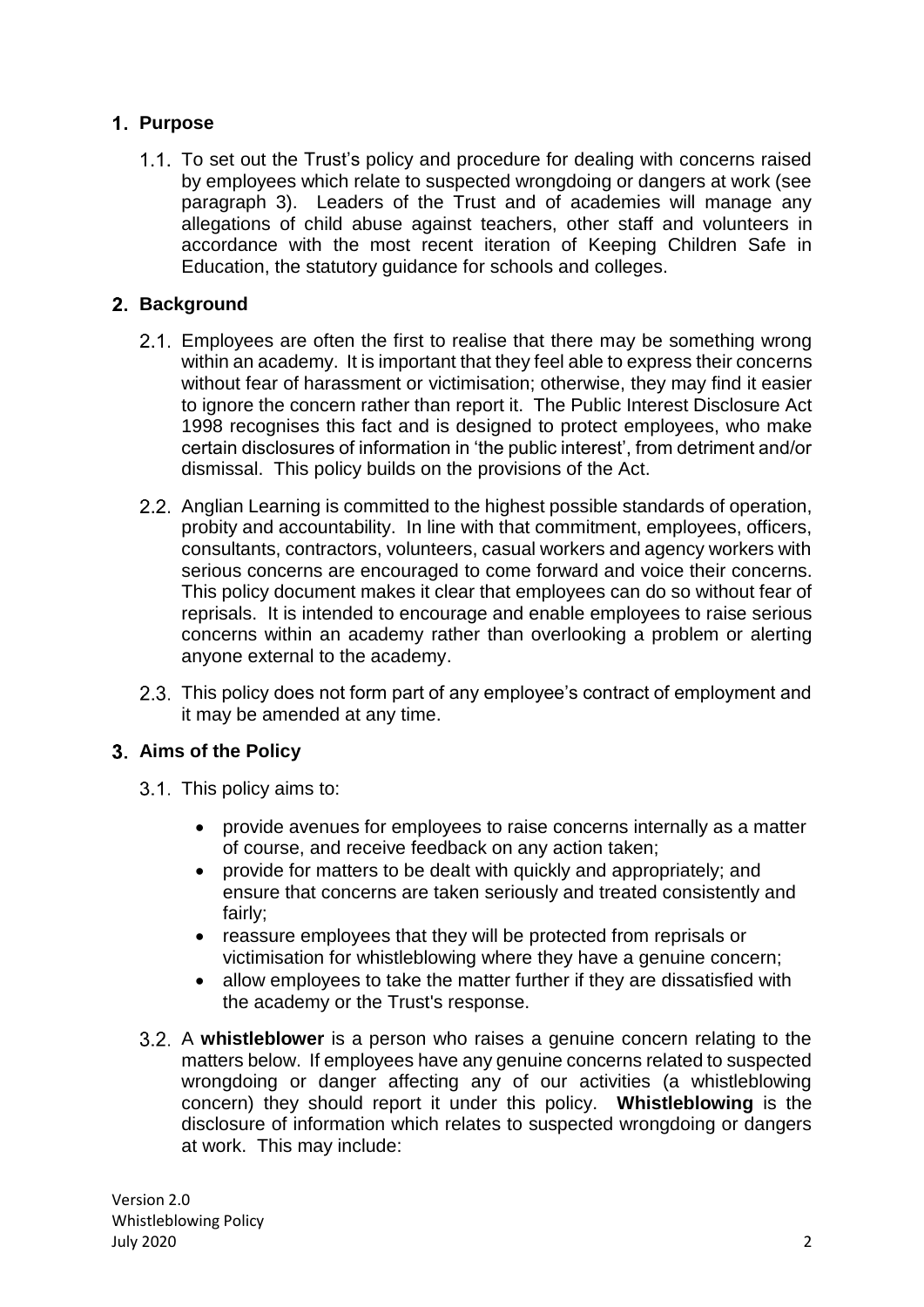- (a) criminal activity;
- (b) miscarriages of justice;
- (c) danger to health and safety;
- (d) damage to the environment;
- (e) failure to comply with any legal or professional obligation or regulatory requirements;
- (f) bribery;
- (g) financial fraud or mismanagement;
- (h) negligence;
- (i) breach of our internal policies and procedures;
- (j) conduct likely to damage the reputation of the Trust or the academy;
- (k) unauthorised disclosure of confidential information;
- (l) public examination fraud;
- (m) the deliberate concealment of any of the above matters.
- 3.3. Before initiating the procedure employees should consider the following:
	- the responsibility for expressing concerns about unacceptable practice or behaviour rests with all employees;
	- employees should use line manager or team meetings and other opportunities to raise questions and seek clarification on issues which are of day-to-day concern;
	- whilst it can be difficult to raise concerns about the practice or behaviour of a colleague, employees must act to prevent an escalation of the problem and to prevent themselves being potentially implicated.
- 3.4. This policy should not be used for complaints about an employee's personal circumstances, such as the way s/he has been treated at work. In these cases an employee should use the school's Grievance Procedure (or antiharassment and bullying policy as appropriate); if the matter relates to salary, the salary review procedures are documented in the academy's pay policy.

#### **Safeguards**

- 4.1. Harassment or Victimisation
	- 4.1.1. The Trust recognises that the decision to report a concern can be a difficult one to make, not least because of the fear of reprisal from those responsible for the malpractice. The Trust will not tolerate harassment or victimisation and will take action to protect employees when they have a genuine concern.
	- 4.1.2. This does not mean that if an employee is already the subject of internal procedures such as disciplinary or redundancy, that those procedures will be halted as a result of that employee raising a concern under the Whistleblowing Policy.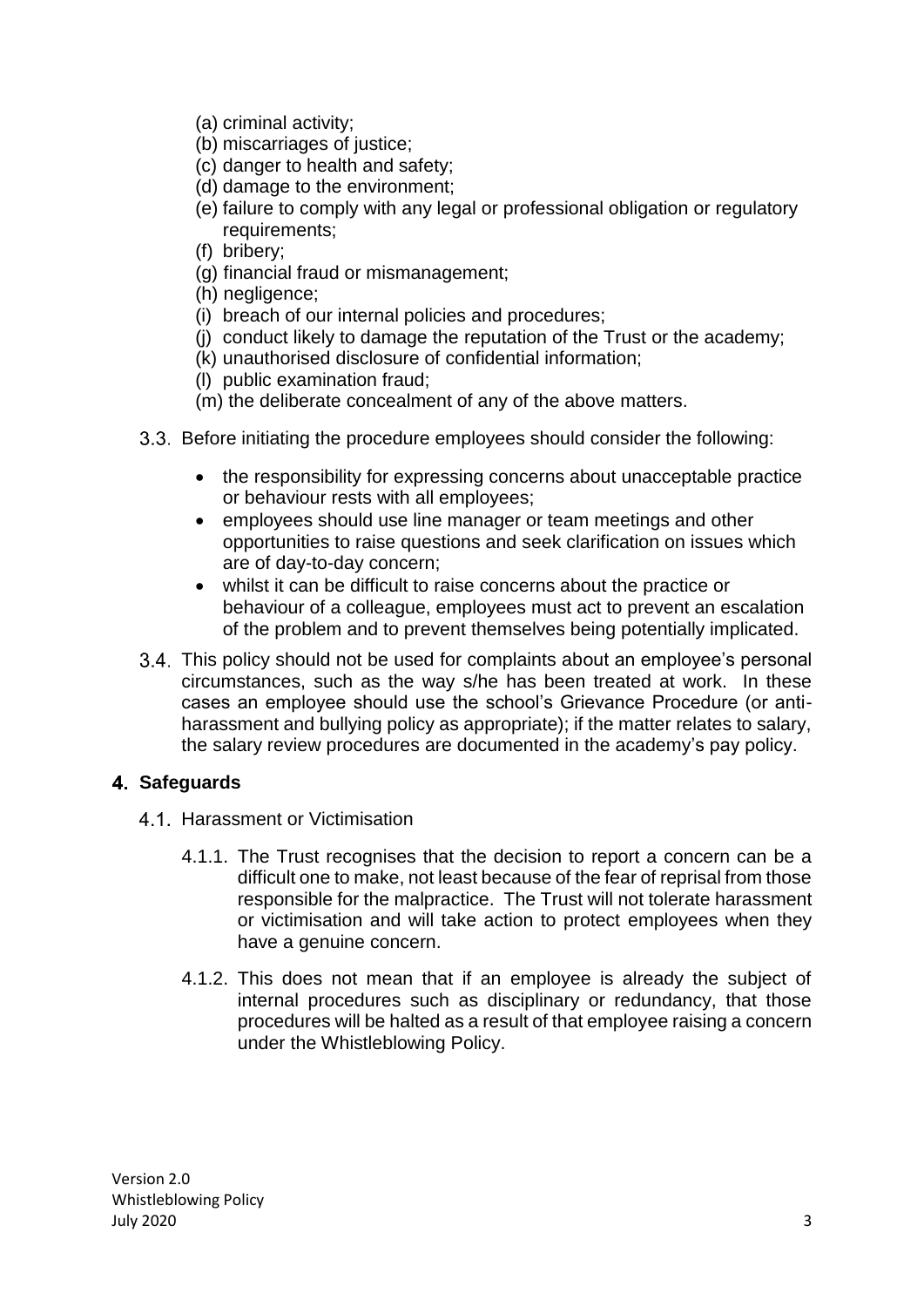- 4.2. Confidentiality
	- 4.2.1. The Trust intends that staff will feel able to voice whistleblowing concerns openly under this policy. The Trust will make every effort to protect an employee's identity if confidentiality is requested.
	- 4.2.2. As indicated above, identity will be protected as far as possible, but should the investigation into the concern require the employee to be named as the source of the information, that this will be discussed with the employee before their name is disclosed.
- Anonymous Allegations
	- 4.3.1. Employees are encouraged to put their name to an allegation. Proper investigation may be more difficult or impossible if we cannot obtain further information and it is also more difficult to establish whether allegations are credible. Anonymous allegations will be considered at the discretion of the Trust. In exercising the discretion, the factors to be taken into account would include:
		- the seriousness of the issues raised:
		- the credibility of the concern; and
		- the likelihood of confirming the allegation from attributable sources.
- 4.4. Untrue Allegations
	- 4.4.1. If an employee makes an allegation where they have a genuine concern, but it is not confirmed by the investigation, no action will be taken against that employee. If, however, we conclude that an employee has made malicious or vexatious allegations, or with a view to personal gain, disciplinary action may be taken against that employee.
- Unfounded Allegations
	- 4.5.1. Following investigation, allegations may be confirmed as unfounded. This outcome will be notified to the employee who raised the concern, who will be informed that the Trust deems the matter to be concluded and that it should not be raised again unless new evidence becomes available.
- 4.6. Support to Employees
	- 4.6.1. It is recognised that raising concerns can be difficult and stressful. Advice and support will be made available, as appropriate, to both the employee(s) raising the concerns and any employee(s) subject to investigation.

#### **How to Raise a Concern**

5.1. As a first step, an employee should normally raise concerns with their immediate manager or their manager's superior. This depends, however, on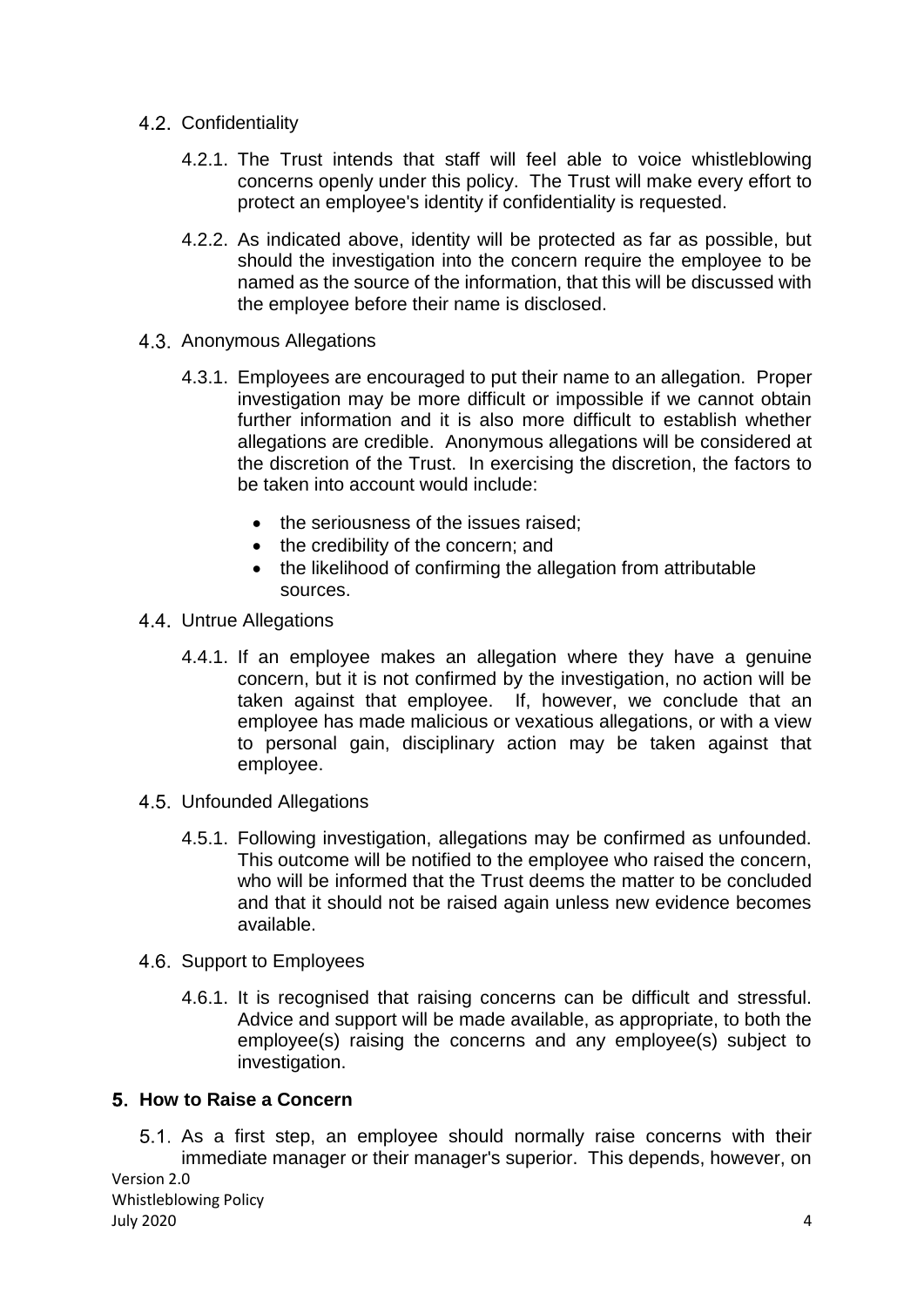the seriousness and sensitivity of the issues and who is involved. For example, if an employee believes that their immediate manager or their manager's superior is involved, s/he should approach the Principal or Chair of Governors. An employee (including the Principal and members of the leadership team) can by-pass the direct management line and the Governing Body if they feel the overall management and Governing Body of a school is engaged in an improper course of action. In this case they should raise the concern with Anglian Learning's Director of HR or the Chair of the Trust. If the employee feels that there is improper management of the Trust then please refer to section 7 below.

- Concerns are better raised in writing. The employee should set out the background and history of the concerns, giving names, dates and places where possible, and the reasons why they are particularly concerned about the situation. If an employee does not feel able to put the concern in writing, they should telephone or meet the appropriate person. It is important that, however the concern is raised, the employee makes it clear that they are raising the issue via the whistle-blowing procedure.
- The earlier an employee expresses the concern, the easier it is to take action.
- Although an employee is not expected to prove the truth of an allegation, they will need to demonstrate to the person contacted that there are sufficient grounds for the concern.
- 5.5. In some instances it may be appropriate for an employee to ask the trade union to raise a matter on the employee's behalf.
- 5.6. At each meeting under this policy the employee may bring a colleague or trade union representative. The companion must respect the confidentiality of the disclosure and any subsequent investigation.

#### **The Role of Senior Managers**

- A senior manager may be informed by an employee about concern(s) and that s/he is "blowing the whistle" within the procedure in person; or in writing or over the phone.
- The senior manager should respond immediately by arranging to meet with the employee to discuss the concern(s) as soon as possible.
- 6.3. Stage One:
	- 6.3.1. At the initial meeting the senior manager should establish that:
		- there is genuine cause and sufficient grounds for the concern;

and

- the concern has been appropriately raised via the Whistleblowing Policy.
- 6.3.2. The senior manager should ask the employee, to put their concern(s) in writing, if they have not already done so. If the employee is unable

Version 2.0 Whistleblowing Policy July 2020 5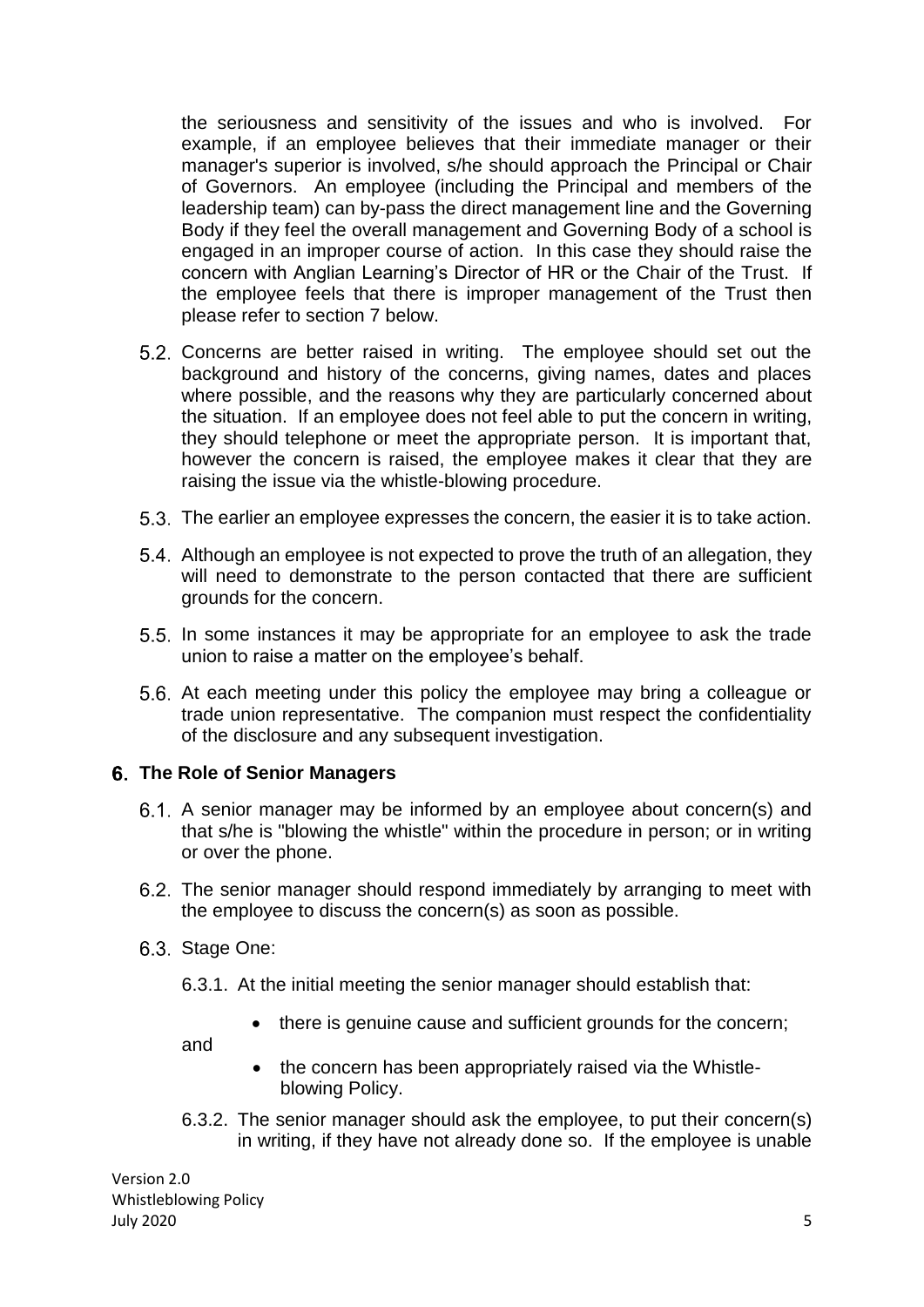to do this the senior manager will take down a written summary of their concern/s and provide them with a copy after the meeting. The senior manager should make notes of the discussions with the employee. The employee's letter and/or senior manager's notes should make it clear that the employee is raising the issue via the whistle-blowing procedure and provide:

- the background and history of the situation
- the reasons why the employee is particularly concerned about the situation.
- 6.3.3. The employee should be asked to date and sign their letter and/or the notes of any discussion. The senior manager should positively encourage the employee to do this, as a concern expressed anonymously is much less powerful and much more difficult to address, especially if the letter/notes become evidence in other proceedings, e.g. an internal disciplinary hearing.
- 6.3.4. The senior manager should follow the policy as set out above and in particular explain to the employee:
	- who they will need to speak to in order to determine the next steps (e.g. Principal);
	- what steps they intend to take to address the concern;
	- how they will communicate with the employee during and at the end of the process. It should be noted that the need for confidentiality may prevent the school giving the employee specific details of any necessary investigation or any necessary disciplinary action taken as a result;
	- that the employee will receive a written response within ten working days;
	- that their identity will be protected as far as possible, but should the investigation into the concern require the employee to be named as the source of the information, that this will be discussed with the employee before their name is disclosed;
	- that the Trust/Governing Body will do all that it can to protect the employee from discrimination and/or victimisation;
	- that the matter will be taken seriously and investigated immediately;
	- that if the employee's concern, though raised as a genuine concern, is not confirmed by the investigation, no punitive action will be taken against them:
	- if clear evidence is uncovered during the investigation that they have made a malicious or vexatious allegation, disciplinary action may be taken against them; and
	- the investigation may confirm their allegations to be unfounded in which case the Trust/Governing Body will deem the matter to be concluded unless new evidence becomes available.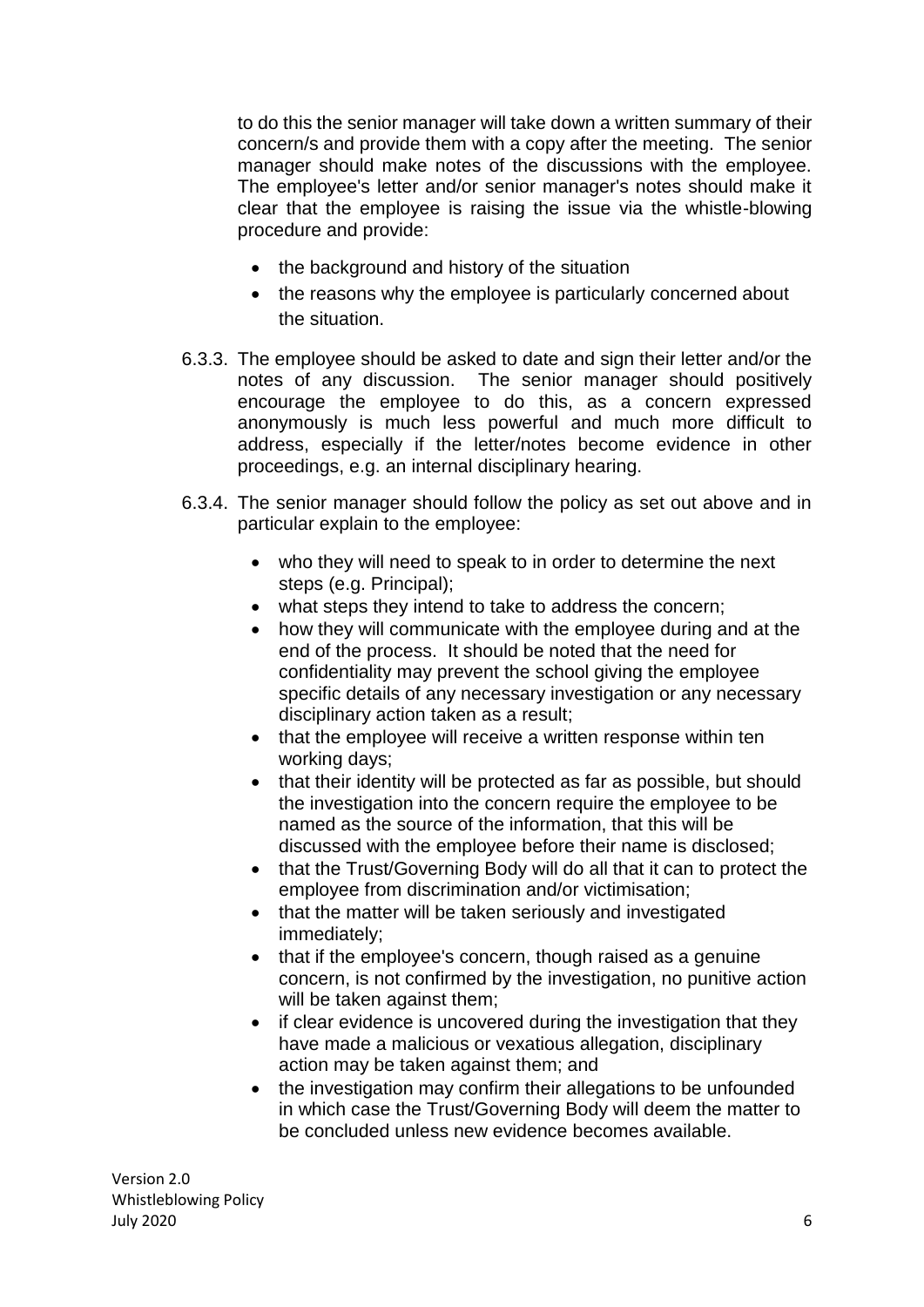- 6.4. Stage Two:
	- 6.4.1. Following the initial meeting with the employee, the senior manager should consult with the Principal or Chair of Governors or Chair of the Trust to determine whether an investigation is appropriate and, if so, what form it should take. A record should be made of the decisions and/or agreed actions.
	- 6.4.2. It may be necessary, with anonymous allegations, to consider whether it is possible to take any further action. When making this decision, senior managers should take the following factors into account:
		- $\bullet$  the seriousness of the issue(s) raised;
		- $\bullet$  the credibility of the concern(s); and
		- the likelihood of confirming the allegation(s) from attributable sources.
	- 6.4.3. In some cases, it may be possible to resolve the concern(s) simply, by agreed action or an explanation regarding the concern(s), without the need for further investigation. However, depending on the nature of the concern(s) it may be necessary for the concern(s) to:
		- be investigated internally;
		- be referred to the police;
		- be referred to the external auditor;
		- form the subject of an independent inquiry.
	- 6.4.4. Senior managers should have a working knowledge and understanding of other school policies and procedures, e.g. grievance, disciplinary, harassment and child protection procedures, to ensure that concerns raised by employees are addressed through the appropriate procedure/process.
- 6.5. Stage Three:
	- 6.5.1. Within ten working days of a concern being received, the manager receiving the concern (at paragraph 5.1 above) must write to the employee:
		- acknowledging that the concern has been received;
		- indicating how they propose to deal with the matter;
		- giving an estimate of how long it will take to provide a final response; and/or
		- telling the employee whether any initial enquiries have been made; and
		- telling the employee whether further investigations will take place, and if not why not; and/or
		- letting the employee know when they will receive further details if the situation is not yet resolved